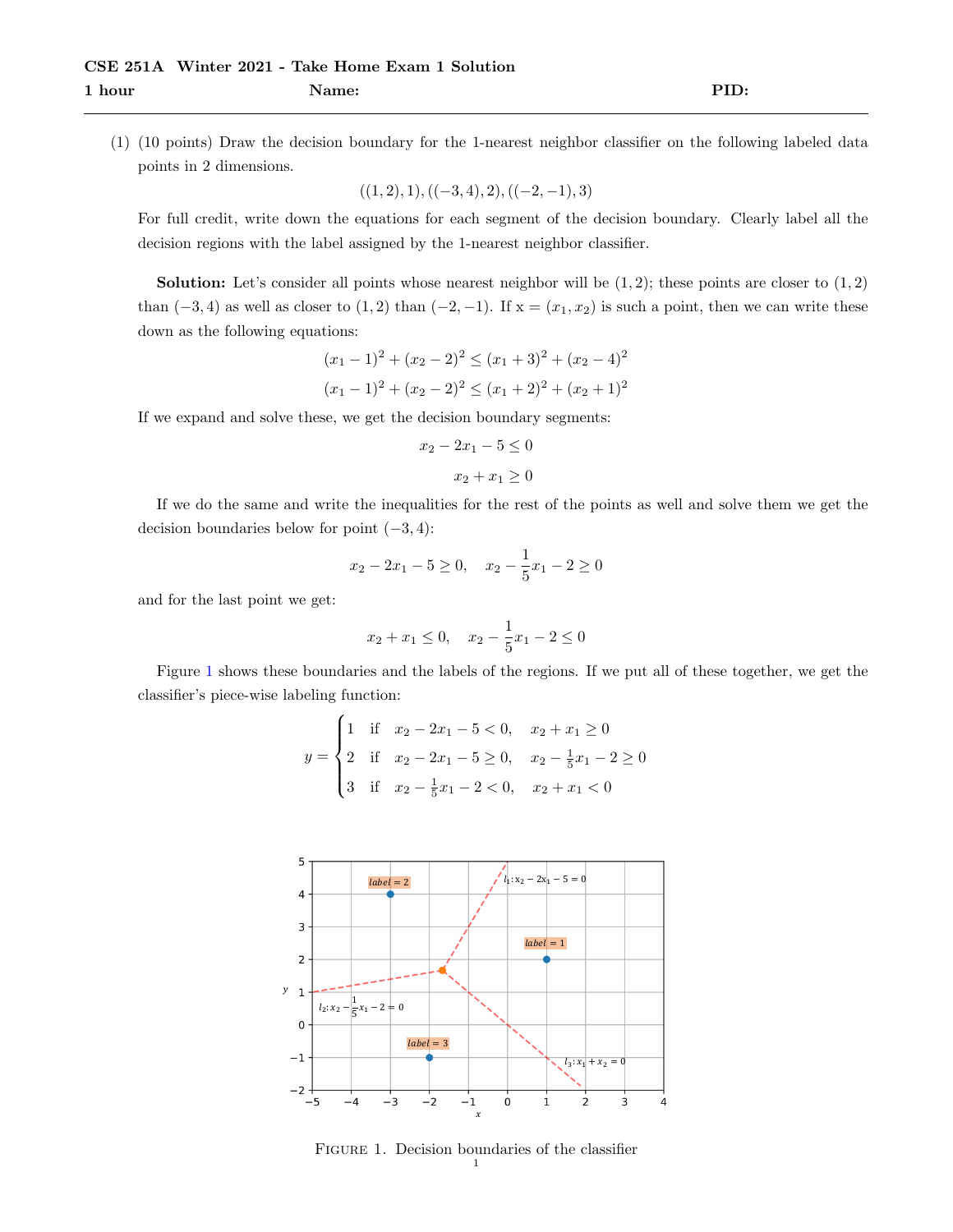(2) Suppose we have instances X drawn from an instance space X and labels Y drawn from  $\{0, 1\}$ . In class and the homework, we talked about how the data distribution  $D$  is a joint distribution over  $X \times Y$  and can be factorized into the marginal over X times the conditional distribution of Y given X as:  $D(X = x, Y = y)$  $\mu(X = x) \cdot \eta(Y = y | X = x)$ . It turns out that D can also be factorized in a different manner:

$$
D(X = x, Y = y) = \pi(Y = y) \cdot f(X = x | Y = y)
$$

where  $\pi(Y = y)$  is the marginal over Y and  $f(X = x|Y = y)$  is the conditional likelihood of X given a specific value of  $Y$ .

(a) (5 points) Write down expressions for  $\pi(Y = y)$  and  $f(X = x|Y = y)$  as functions of  $\mu(X = x)$  and  $\eta(Y=y|X=x).$ 

Solution:

$$
\pi(Y = y) = \sum_{x} D(X = x, Y = y) = \sum_{x} \eta(Y = y | X = x). \mu(X = x)
$$

$$
f(X = x | Y = y) = \frac{\eta(Y = y | X = x). \mu(X = x)}{\pi(Y = y)} = \frac{\eta(Y = y | X = x). \mu(X = x)}{\sum_{x} \eta(Y = y | X = x). \mu(X = x)}
$$

(b) (5 points) Suppose now that we change  $f(X = x|Y = y)$  while keeping  $\pi(Y = y)$  fixed. Does the Bayes Optimal classifier for D change? If yes, give an example where it happens. If no, give a brief justification.

Solution: Yes, the classifier would be different. Recall that the Bayes Optimal Classifier depends only on  $\eta(Y|X)$ . We can write this as:

$$
\eta(Y|X) = \frac{f(X|Y) \cdot \pi(Y)}{\mu(X)}
$$

When we change f while keeping  $\pi$  the same, we can end up changing  $\eta$  which in turn will lead to a change in the Bayes optimal. Let's look at a concrete example. Let's assume we have two cases, a and b, where  $f_a(X|Y)$  is shown in likelihood Table [1a](#page-2-0) (where X is sunny or not and Y is playing golf or not) and  $f_b(X|Y)$  is shown in likelihood Table [1b.](#page-2-0) For both cases we assume  $\pi(Y = yes) = 0.9$  and  $\pi(Y = no) = 0.1$ , since  $\pi$  is supposed to remain unchanged. Now, given the input  $X = sunny$ , the Bayes optimal classifier would return a y that would maximize  $\eta(Y = y | X = sunny)$ . For case a, using Bayes rule, we write:

$$
\eta_a(Y = y | X = sunny) = \frac{f_a(X = sunny | Y = y) . \pi(Y = y)}{\mu_a(X = sunny)}
$$

To find the  $Y = y$  that maximizes this probability, we can only focus on maximizing the numerator. Based on the table:

$$
\eta_a(Y = yes | X = sunny) = \frac{0.9 * 0.9}{\mu_a(X = sunny)} = \frac{0.81}{\mu_a(X = sunny)}
$$

$$
\eta_a(Y = no | X = sunny) = \frac{0.3 * 0.1}{\mu_a(X = sunny)} = \frac{0.03}{\mu_a(X = sunny)}
$$

for case b, we write:

$$
\eta_b(Y = yes | X = sunny) = \frac{0.05 * 0.9}{\mu_b(X = sunny)} = \frac{0.045}{\mu_b(X = sunny)}
$$

$$
\eta_b(Y = no | X = sunny) = \frac{0.95 * 0.1}{\mu_b(X = sunny)} = \frac{0.095}{\mu_b(X = sunny)}
$$